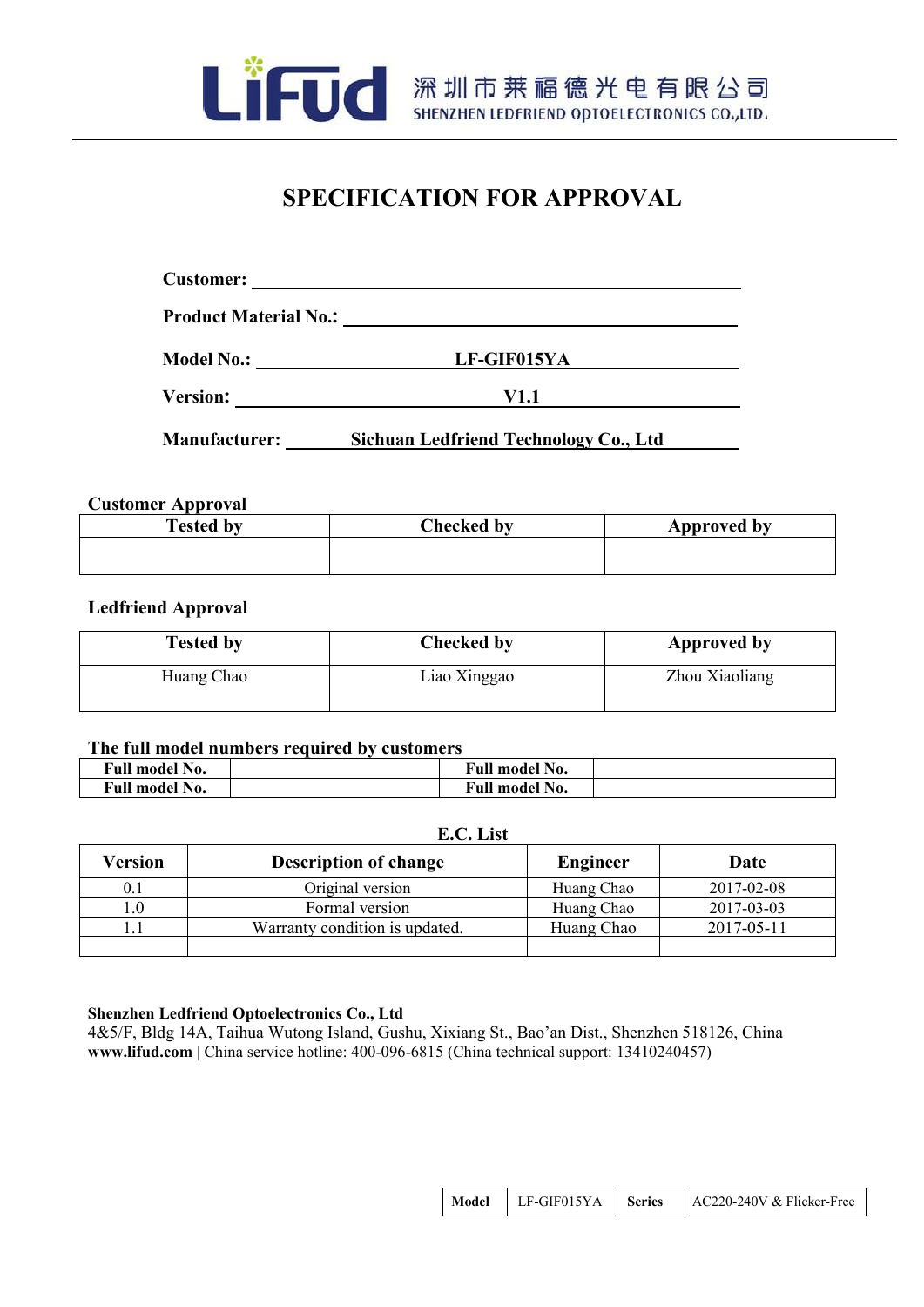

# **1. Product description**



### **Isolated LED driver for class II LED luminaire.**

**Category**: AC220-240V, plastic case, flicker free

**Properties**: flicker coefficient ≤1%, simple structure, active PFC, high PF, high efficiency, low THD

**Application**: indoor office lighting, decorative lighting, commercial lighting and residential lighting

Warranty: 5 years (Please refer to the warranty condition.)

**Certificate**: ENEC, TUV, CE, CB, RCM, SAA, CCC



### **2. Technical data**

|                                 | <b>Full model number</b>                      | LF-GIF015YA0350H                                                                   | LF-GIF015YA0300H                                                                         | LF-GIF015YA0250H |  |  |
|---------------------------------|-----------------------------------------------|------------------------------------------------------------------------------------|------------------------------------------------------------------------------------------|------------------|--|--|
|                                 | Output voltage                                | 25-40Vdc                                                                           |                                                                                          |                  |  |  |
|                                 | Output current                                | 350mA                                                                              | 300mA                                                                                    | 250mA            |  |  |
|                                 | Ripple voltage                                | < 1V                                                                               |                                                                                          |                  |  |  |
| Output                          | Current tolerance                             | $\pm 5\%$                                                                          |                                                                                          |                  |  |  |
|                                 | Time to light                                 | 230Vac $\leq$ 0.5S<br>$\pm 10\%$                                                   |                                                                                          |                  |  |  |
|                                 | Temperature drift                             |                                                                                    |                                                                                          |                  |  |  |
|                                 | Line regulation                               | $\pm 5\%$                                                                          |                                                                                          |                  |  |  |
|                                 | Line regulation                               | $\pm 5\%$                                                                          |                                                                                          |                  |  |  |
|                                 | Rated input voltage                           | 220-240 Vac (Max input voltage: 180-264Vac)                                        |                                                                                          |                  |  |  |
|                                 | Frequency                                     | 47Hz-63Hz                                                                          |                                                                                          |                  |  |  |
|                                 | Input current                                 | $0.1A$ Max                                                                         |                                                                                          |                  |  |  |
|                                 | Power Factor                                  | $≥$ 0.90/230Vac                                                                    |                                                                                          |                  |  |  |
|                                 | <b>THD</b>                                    | ${\leq}18\%$                                                                       |                                                                                          |                  |  |  |
| Input                           | Efficiency<br>In-rush current (peak           | $\geq$ 83%/230Vac<br>I<60A/350uS@230Vac                                            |                                                                                          |                  |  |  |
|                                 | /duration)<br>Typ. power input on<br>stand-by | Pin<1W                                                                             |                                                                                          |                  |  |  |
| Protective                      | No-load                                       | Max. output voltage (no-load voltage) 55Vdc                                        |                                                                                          |                  |  |  |
| features                        | Short-circuit                                 | Hiccup mode (auto-recovery)                                                        |                                                                                          |                  |  |  |
|                                 | Working temperature                           | -30°C ~ +50°C                                                                      |                                                                                          |                  |  |  |
|                                 | Working humidity                              | 20-90%RH (no condensation)                                                         |                                                                                          |                  |  |  |
| <b>Environment</b><br>condition | Storage<br>temperature/humidity               | -40°C ~ +80°C (6 months under the class I environment); 10-90%RH (no condensation) |                                                                                          |                  |  |  |
|                                 | Atmospheric pressure                          | 86-106KPa                                                                          |                                                                                          |                  |  |  |
|                                 | Certifications                                | ENEC, TUV, CE, CB, RCM, SAA, CCC                                                   |                                                                                          |                  |  |  |
|                                 | Hi-pot test                                   | $I/P-O/P$ : 3.75KVac, <5mA, 60S                                                    |                                                                                          |                  |  |  |
| <b>Safety</b> and               | Insulation resistance                         | I/P-O/P: $500VDC$ , $>100M\Omega$                                                  |                                                                                          |                  |  |  |
| norms                           | Surge level                                   | Comply with IEC61000-4-5(L/N:1KV)                                                  |                                                                                          |                  |  |  |
|                                 | <b>EMI</b>                                    | Comply with EN55015, EN61000-3-2.                                                  |                                                                                          |                  |  |  |
|                                 | <b>EMS</b>                                    | Comply with EN61000-4-2,3,4,5,6,8,11; EN61547.                                     |                                                                                          |                  |  |  |
|                                 | Packing (weight)                              |                                                                                    | Net weight: 58g ±5%/pc; 160pcs/ctn; 9.28kg±5%/ctn; Carton size: 39 x 29 x 21 cm (L*W*H). |                  |  |  |
| <b>Others</b>                   | IP level                                      | IP20                                                                               |                                                                                          |                  |  |  |
|                                 | Warranty condition                            | 5 years (Max. case temperature must not exceed 82°C).                              |                                                                                          |                  |  |  |
|                                 |                                               |                                                                                    |                                                                                          |                  |  |  |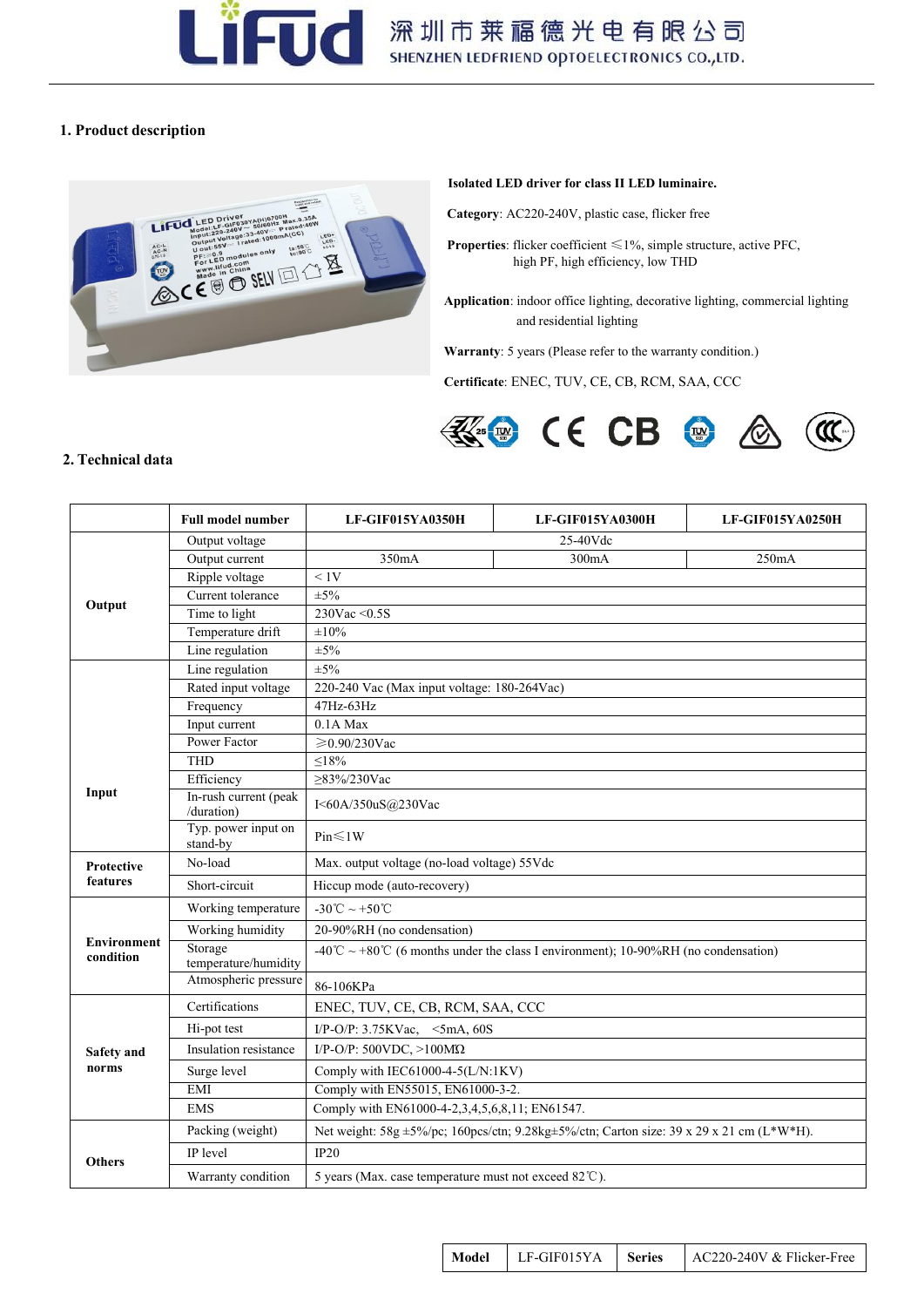

| <b>Testing</b><br>equipment | AC power source: CHROMA6530, digital power meter: CHROMA66202, Oscilloscope: Tektronix DPO3014, DC electronic<br>load: M9712B, LED board, constant temperature and humidity chamber, lightning surge generator: Everfine EMS61000-5B,<br>rapid group pulse generator: Everfine EMS61000-4A, spectroanalyzer: KH3935, hi-pot tester: TH9201B, flicker-free tester<br>(flicker-free coefficient tester) 60N-01, etc.                                                                                                                                                                                                                                                                  |
|-----------------------------|-------------------------------------------------------------------------------------------------------------------------------------------------------------------------------------------------------------------------------------------------------------------------------------------------------------------------------------------------------------------------------------------------------------------------------------------------------------------------------------------------------------------------------------------------------------------------------------------------------------------------------------------------------------------------------------|
| Test<br>conditions          | The parameters above including the power factor, THD, efficiency are all tested under the ambient temperature $25^{\circ}$ C and<br>humidity 50%, AC input 230V and 90% DC load.                                                                                                                                                                                                                                                                                                                                                                                                                                                                                                    |
| <b>Additional</b><br>Remark | 1. In the power supply circuit, it is recommended that the customer should install an over-under-voltage protection and<br>surge protection device to ensure the safety of using electricity.<br>2. The PC cover, shell, end caps used together with the LED driver inside the LED lamp must meet the UL94V-0 fire rating<br>level or above.<br>3. As a part of the LED lamp, the LED driver is not the only factor determining the EMC performance of the LED lamp. And<br>the EMC performance is also related to the LED lamp's structure and the wire routing. Thus we strongly recommend the<br>manufacturer of the finished LED lamp must re-confirm the EMC of the LED lamps. |

# **3. Product Referenced LifetimeCurve**

The curve below illustrates the driver's lifetime data when the LED driver's Max. case temperature reaches 40℃,50℃, 60℃, 70℃,80℃ and 90℃.





# **4. Dimensional Drawing (unit: mm)**

| Model | $LF-GIF015YA$   Series |  | $\vert$ AC220-240V & Flicker-Free |  |
|-------|------------------------|--|-----------------------------------|--|
|-------|------------------------|--|-----------------------------------|--|